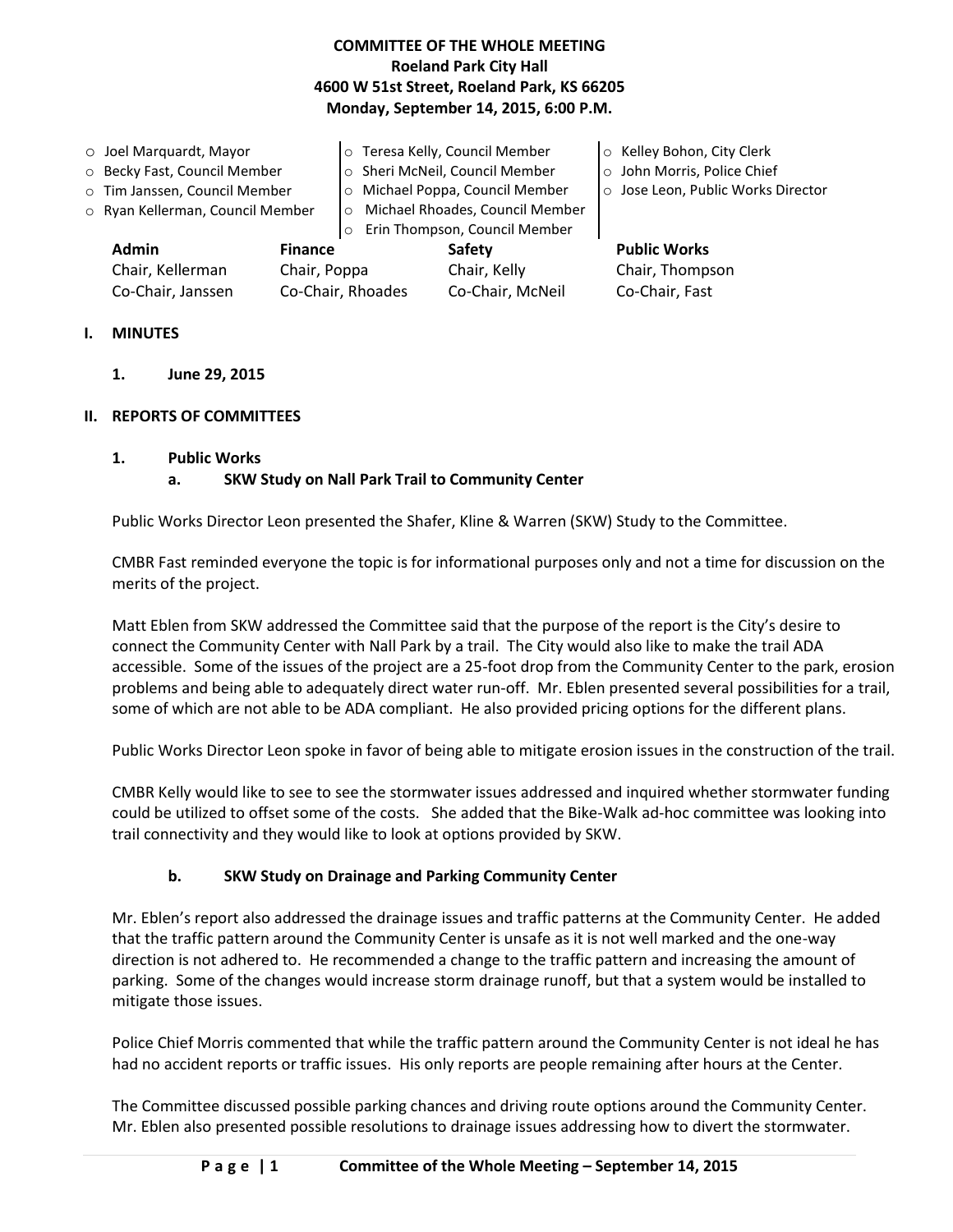CMBR Fast thanked Mr. Eblen for the time spent on studying the area and coming up with potential solutions for the City.

## **2. Safety – STO and UPOC**

Chief Morris presented the Standard Traffic Ordinances for the cities and the Uniform Offense Code adopted by the Kansas League of Municipalities. The changes have been reviewed by City Attorney Shortlidge, Judge Karen Torline and City Prosecutor Frank Gillman. Chief Morris requested approval at the next Council meeting so it can be published and implemented.

CMBR Thompson noted a typo in Section 10.4(d) and recommended changing "and" to "an."

The Committee agreed to move this item to the Consent Agenda for approval.

## **3. Finance – Resolution Appointing City Officials Responsible for Implementation of the City Investment Management Program.**

Ms. Jones-Lacy reminded the Committee that the Council had previously adopted the Investment Management Program in May.

Jeff White, a representative from Columbia Capital, the City's Financial Advisor, said that approval of this resolution is one step to allow the start of full implementation of the City's investment management program. Currently there is no specific authority in the City delegated to the City Administrator or anyone else for the creation and closing of financial accounts. This resolution appoints the City Administrator and the Assistant City Administrator/ Finance Director as authorized officials to take those actions. Mr. White added that these are the City's accounts and will never bear the names of City officials. This is simply administrative authority to open and close accounts.

CMBR Rhoades suggested, and there was Committee agreement, to change the language to "may delegate".

The Committee agreed to move this to the Consent Agenda for approval.

## **4. Finance – Fee Resolution**

Ms. Jones-Lacy said this resolution will set a fee structure for repeat inspections for those failing to resolve issues after the first inspection. The process will give an opportunity to fix issues after a first inspection, but if issues remain unacceptable this will give the City an opportunity to impose a fee for repeat inspections.

The Committee agreed move this forward to the Consent Agenda for approval.

## **5. Finance – July Financials**

Ms. Jones-Lacy reported that the City's revenues and expenditures have fluctuated. One positive aspect is that spending is currently 6.21 percent below expected expenditures. Revenues are below budget with sales tax underperforming all year. Lower sales taxes have been recognized by other Johnson County cities including Overland Park, Leawood and Mission. Franchise fees are up, however, by almost ten percent above budget. The City has also started receiving Google franchise fees. Property taxes are down about 2.6 percent. Court fine revenues are up and about ten percent over budget for the year. TDD 1 and TDD 2 continue to underperform, but revenues have been a little bit better. TDD 2 is currently in default and TDD 1 is projected to fall into default later this year. CID revenue continues to come in strong and nothing has been spent as of its inception. The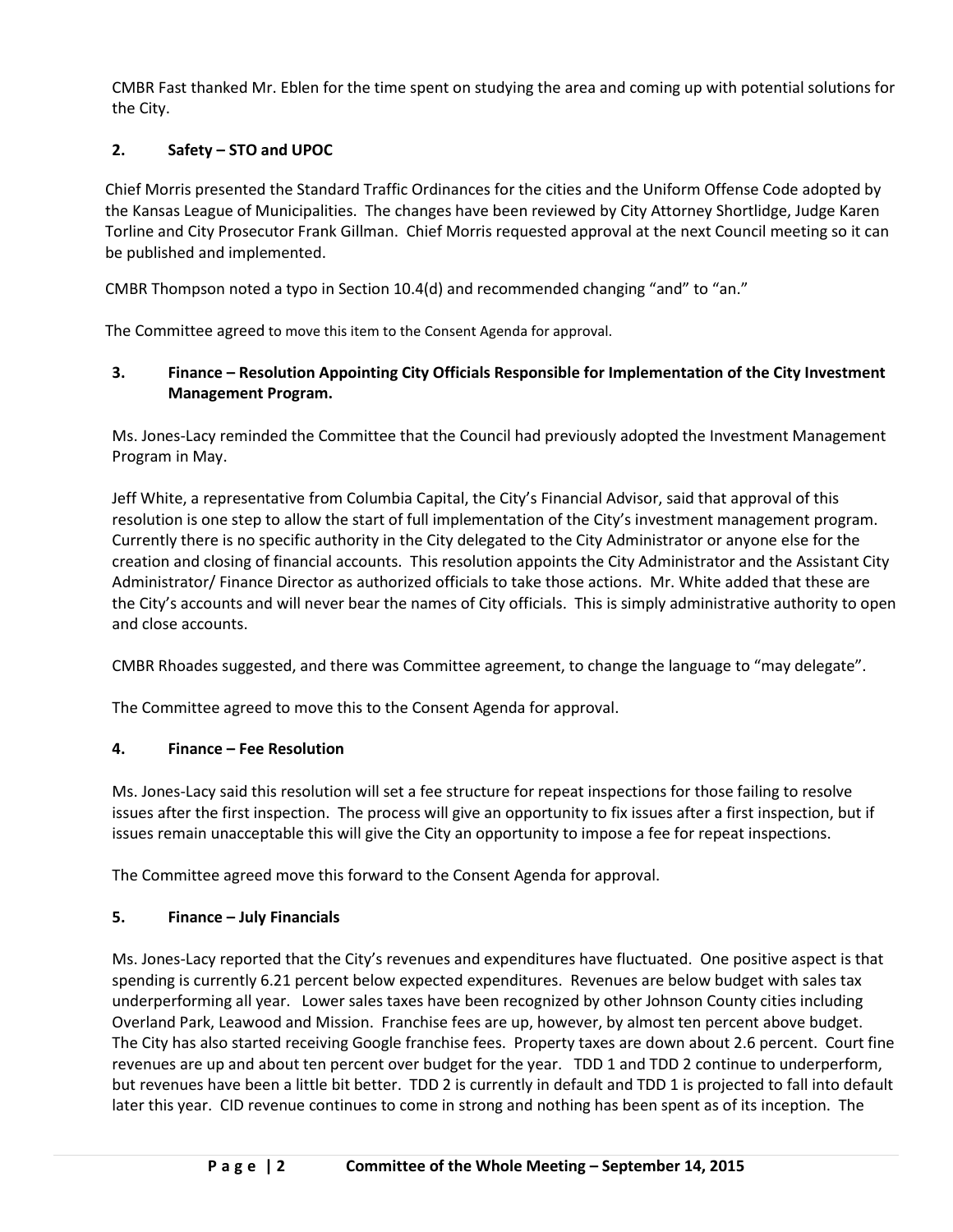fund balance as of July is a little over a million and will assist with redeveloping the lot after the departure of Walmart.

There was brief Committee discussion on the possible use of the CID funds.

Ms. Jones-Lacy said she was looking to update the form of presentation for the finance report.

# **6. Admin – Commerce Bank Development Agreement Extension**

Interim Administrator Pentz said in August, the City Council approved an extension to the Development Agreement Amendment with Commerce Bank until October 1, 2015, to give time for the City to discuss with Commerce Bank the possibility of moving forward with the creation of the CID that would then be used to pay for Commerce Bank's share of the intersection improvements. The City has a CARS grant to fund the City's half of the intersection improvements for 2016. Public Works Director Leon would like the design completed this winter with construction set to begin in the spring of 2016. The City's Bond counsel had advised to put a CID in place before the intersection improvements as a mechanism to recapture the bank's share of the funds, which are to be 50 percent or about \$55,000. Repayment would be collected through a sales tax to be imposed on the retailers at that property in the future.

During discussions Commerce appeared open to the idea and provided them with a copy of the City's CID policy. Each share of the project is \$55,000. The fees associated with creating the CID were estimated to be \$25,000. Noting the fee cost in relation to the improvements, Commerce questioned whether it would be worth it on a small project to create a CID as the fees would apply to attorneys and financial advisors.

Interim Administrator Pentz said by doing the CID, the City would be fronting the money for Commerce Bank, with repayments to the City coming back over a 15 to 20-year period in small amounts repaid by sales tax. Commerce raised the possibility of City fronting the money and to be reimbursed over a period of time will full reimbursement at the time the property is sold, or a date certain. Interim Administrator Pentz said he would recommend a date certain end of 2016. This money could then be budgeted for in 2017.

There was agreement by the Committee to move this discussion to the City Council agenda for September 21<sup>st</sup>.

# **7. Admin – Voting Delegates to the League of Kansas Municipalities Annual Conference**

Ms. Jones-Lacy said the City is required to appoint two voting delegates for the annual meeting at the League of Kansas Municipalities Annual Conference. Historically staff has been appointed and is recommending that she and City Clerk Bohon represent the City at the meeting.

The Committee agreed to move this for approval on the Consent Agenda.

# **8. Admin – Custodial Services RFP**

City Clerk Bohon would like to issue a new two-year custodial services RFP. There will be a walk-through of the facilities on October  $8<sup>th</sup>$  for those interested with final bids to follow.

The Committee agreed to move the RFP onto the consent agenda for approval.

# **9. Admin – Ad-Hoc Development Group**

Interim Administrator Pentz said when the Ad-Hoc Development Group was created it was anticipated to end in August. The committee has moved forward and currently has several items they are working on. Shafer, Kline and Warren is also working with the committee. A caves geotechnical engineering firm out of St. Louis, who has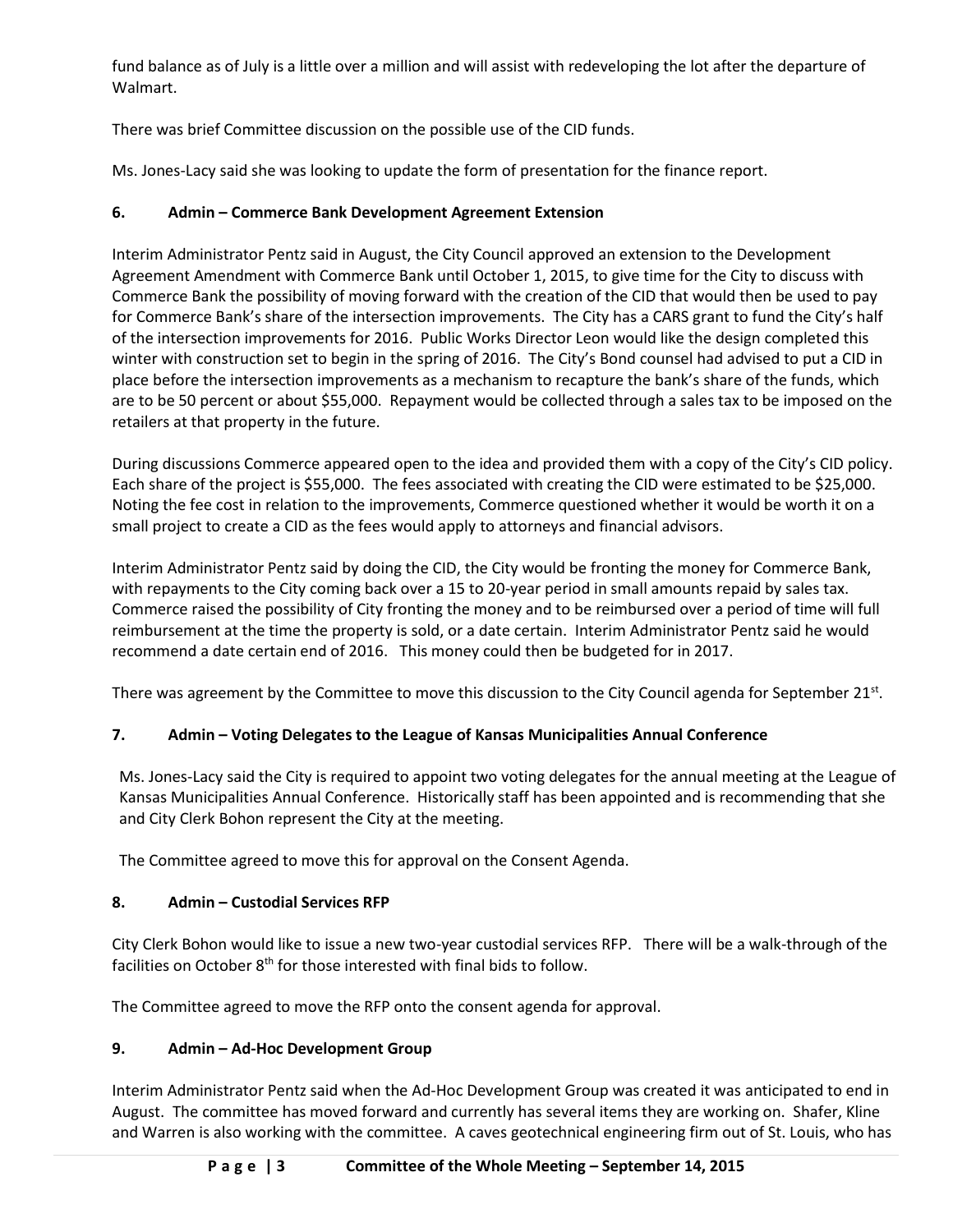done the first phase of the structural integrity of the ceiling and walls, will be doing the second phase of that study. SKW is working on specifications to bid out the clearing and cleaning up of the site to make it more presentable and accessible. They are also doing a very detailed ULTA survey. Staff is recommending the work of the committee be extended for minimally six months, then reassess its progress.

The Committee discussed the possibility of broadening the scope of committee. Some ideas presented were the possibility of the committee to be a liaison with staff for the Johnson Drive & Roe project as well as with Mission and 47<sup>th</sup> Street.

CMBR Fast commented she has spoken with a developer who said that Roeland Park has an economic engine off of I-35 and that the City has not utilized the exits to their full potential. She added that the redevelopment plan include both sides of Roe. One option would be to purchase a building from the Boulevard to reap the sales tax.

The Committee agreed to approve on the Consent Agenda the extension of the work of the Ad-Hoc Development Committee. They would also like to see the group pursue other projects in the City.

## **10. Admin - Rental Inspection Update**

Ms. Jones-Lacy said the interior rental inspection program is set to begin in January 2016. There will be systematic inspections of the Boulevard Apartments. Inspections of single-family rentals will be completed when the tenant moves out. There will be no more than one inspection per property per year.

Training sessions are scheduled for landlords with the goal of the sessions is that landlords and tenants are aware that there are regulations that they need to follow. The meetings will be hosted at the Community Center. There will be advertising on the City's website as well as in the newsletter. Postcards are to be mailed to all registered landlords. The meeting dates are for October 7<sup>th</sup> & November 4<sup>th</sup>, both at 6:00 p.m. but it is only necessary to attend one meeting. All are welcome to attend. CMBR Fast will provide an introduction during the presentation. Mike Flickinger, the City's building inspector, will be providing the majority of the presentation.

## **11. Admin – Ordinance 920 – An Ordinance of the Governing Body of the City of Roeland Park, Kansas Removing Project Area 2A from Redevelopment District No. 2 and Terminating Tax Increment Financing for Project 2A.**

Interim Administrator Pentz earlier advised that Project 2A within TIF District 2 reached its 20-year limit at the end of August. The Ordinance acknowledges and formalizes this fact and a copy of the ordinance will be provided to the county so that when taxes are levied at end of year that the taxes should be distributed as they normally would to all taxing jurisdictions. The approximate amount returning to the City is \$4,694.

The Committee agreed to move this forward for approval on the consent agenda.

## **12. Admin – Amendment to the TIF District No. 2 and Project Plan Areas.**

The reconfiguration of TIF District 2 to exclude 2A that has expired consolidates Area 2B (north Aldi & Walgreens) and 2D (City Hall and QuikTrip), and will become one project area set to expire in 2021. The Project Plan will be amended to make it clear that the TIF will be paying for the corrugated pipe replacement within the project area and is an authorized activity.

The Committee agreed to move this forward for approval on the consent agenda.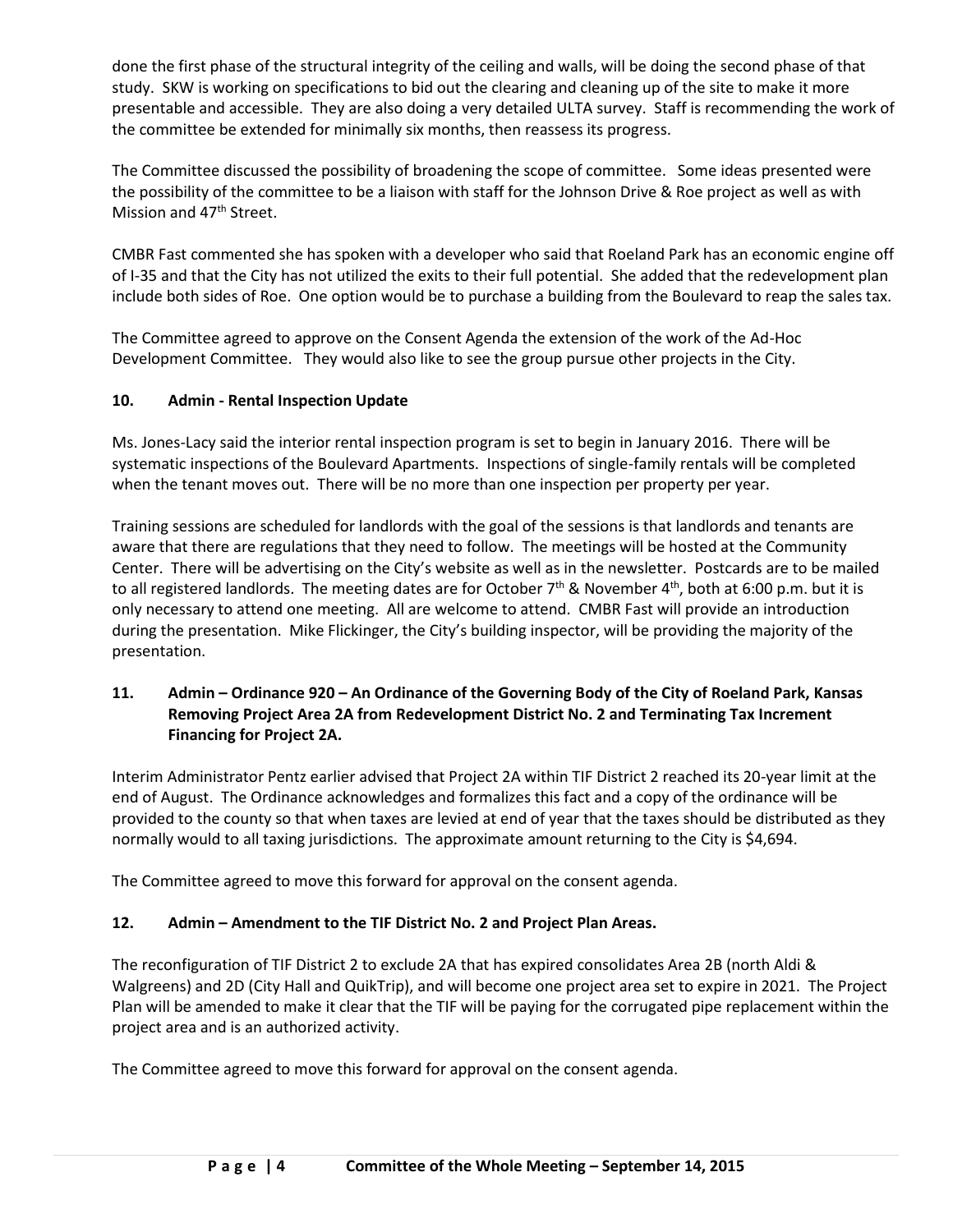#### **13. Admin – Committee Process**

CMBR Poppa and CMBR Janssen have been reviewing the Committee meeting process and made the following recommendations of a six-month pilot program:

- Committee of the Whole designation be changed to Workshop.
- There would be one Workshop on the first Monday of every month.
- There will be one Council meeting every third Monday.
- A Workshop will be scheduled as needed before the Council meeting.

CMBRS Poppa and Janssen also made the following recommendations to the development of the meeting agenda:

- The City Administrator, Mayor and Council President will set the Workshop agendas.
- The Council President will preside over the Workshop.
- The Mayor will preside over the Workshop in Council President's absence.
- Dissolve standing committees and standing committee chairs.
- Former committee chairs will be representatives to their respective City Departments.
- Former chairs would be representatives to the respective City departments of the former standing committees.
- Each Workshop to include a future Workshop report section. This will help to outline ideas for possible future Workshop agenda items by filling out an action form prior to the meeting and then Councilmember will have two minutes at the meeting to present their idea to determine an interest from the rest of the Council.

The Committee discussed the new agenda recommendations and agreed that they liked a lot of the recommendations. They also liked being able to vet a topic before in-depth discussions. The Committee agreed to discuss the possible changes at a future Committee of the Whole meeting.

#### **III. NON-ACTION ITEMS**

#### **A. Committee Minutes**

**1. Planning Commission**

#### **2. Board of Zoning Appeals**

Ms. Jones-Lacy said the Planning Commission and Board of Zoning Appeals are taking up a number of issues related to front porch regulations, demolition of buildings and sign regulation issues. There will also be an amendment to the City code for dangerous and unsafe structures to comply with state law.

Issues regarding dumpster bags is pending for the last COW in September.

There is also an opening on the Planning Commission following the passing of Linus Orth from Ward 2. The Commission has nominated William Ahrens. They are hoping for his approval at the next Council meeting.

The Board of Zoning Appeals if having a difficulty making a quorum and would like to have a new Ward 2 representative appointed. CMBR Rhoades stated he is working on it.

#### **B. Pending Items**

- **1. Franchise Gas Ordinance – October**
- **2. Parks Master Plan on Maintenance**
- **3. Use of TIF 2 Funds**